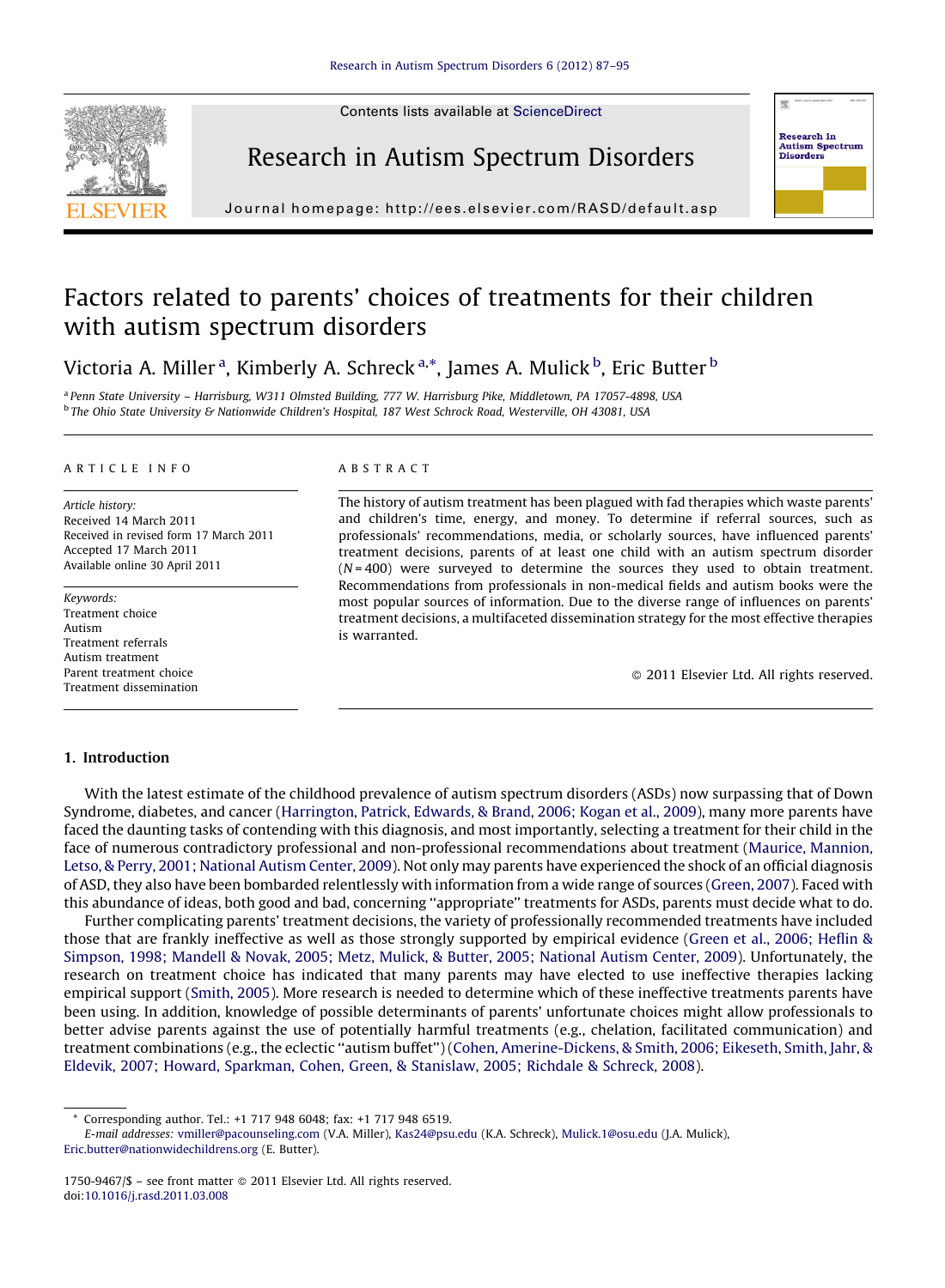Factors contributing to parental decisions, such as autism-related media, Internet websites, and professional recommendations have provided parents with easily accessible information from diverse sources. For example, the Internet contains an expansive variety of websites devoted to autism awareness and treatment. Many of these sources have originated from trusted authority figures (e.g., medical doctors, behavior analysts, dieticians) or celebrities ([Green,](#page-8-0) 2007; Smith & [Antolovich,](#page-8-0) 2000). This variety of resources and information has contributed to confusion about autism treatment and the credibility of various sources.

Very little research exists regarding parents' reliance on professional recommendations to select treatments. Many parents of children with ASDs have sought the opinions of numerous professionals during the course of treatment decisionmaking and implementation [\(Mandell](#page-8-0) & Novak, 2005). These professionals can include psychologists, behavior analysts, medical doctors, occupational therapists, speech therapists, physical therapists, educators, audiologists, dieticians, etc. Research has suggested that some of these professionals recommend treatments based on their personal belief(s) about the etiology of ASDs rather than the demonstrated effectiveness of the treatments ([Elder,](#page-8-0) 1994). Additionally, even professionals supposedly knowledgeable about scientifically supported effective treatments have sometimes recommended unsupported treatments for people with ASDs ([Schreck](#page-8-0) & Mazur, 2008). However, although professionals may have been recommending unsupported and possibly ineffective treatments, it remains unclear which professionals tend to recommend particular treatments.

Although media and professional recommendations may influence parental treatment decisions, parents' understanding of treatments and their subsequent treatment choices also may be influenced by a variety of demographic variables [\(Smith](#page-8-0) & [Antolovich,](#page-8-0) 2000; Williams, Oliver, Allard, & Sears, 2003). A parent's ability to conduct a sound appraisal of an ASD treatment may be influenced by their level of education. Similarly, parents may judge treatments differently based on their child's age (e.g., being opposed to psychotropic drugs for a toddler with an ASD but finding their administration to a school-age child with an ASD acceptable). Despite the potential for numerous demographic factors to strongly influence parents' treatment decisions, relevant research in this area has been lacking.

In an effort to address these gaps regarding parental choice of ASD treatments, the purposes of this study are to determine: (a) what treatments do parents report they are currently using for their child with an ASD, (b) if demographic factors are related to parents' choices of treatments, (c) what other sources of information influence parents' choices of ASD treatment (e.g., media, other parents, scholarly sources), and (d) where parents are obtaining professional recommendations regarding ASD treatment.

# 2. Materials and method

#### 2.1. Participants

Before beginning the research, approval was obtained from the relevant office for research protections. After approval, a sample of parents of children with an ASD was compiled by contacting a wide range of organizations (e.g., national autism societies, Pennsylvania and Ohio autism societies, specialized autism schools, doctor's offices, parent support groups, and behavioral health services). To ensure confidentiality, participants were not asked for any personally identifying information. Since agencies contacted possible participants or advertised the study on list serves or newsletters, we were not able to determine the number of participants who passed up the opportunity to complete the questionnaire.

Participants were asked to complete items related to (a) demographics related to the child with an ASD, parents, and family; (b) treatments recommended by professionals regarding autism treatment; and (c) sources of information related to ASD treatment. Parents provided information about themselves, including: (a) relationship to the child with an ASD; (b) age; (c) highest level of education; (d) college major concentrations, and (e) annual income range. Family composition variables consisted of how many children were in the family. Variables related to the child with an ASD included: (a) age; (b) sex; (c) diagnosis; (d) time since diagnosis was made; and (e) professional who made the diagnosis.

# 2.1.1. Measurement of parent information

All respondents ( $N = 400$ ) reported to be a parent or guardian of a person with an ASD (i.e., autism, pervasive developmental disorder not otherwise specified, and Asperger disorder). A large majority (88.8%;  $n = 355$ ) of respondents reported to be the mother of a child with an ASD. The parents in the sample were mainly young to middle age (36.1% were between 30 and 40 years; 39.4% were between 40 and 50 years). More than half of the sample (59.7%;  $n = 241$ ) reported to have a bachelor's level college degree or higher, and therefore, income ranges were relatively high (34.2% of the sample made yearly incomes greater than \$70,000, 60% exceeded \$50,000, and less than 10% made \$30,000 or less). For those respondents with a college degree or post-secondary education, a wide variety of college major concentrations were reported. The most frequently reported college major concentrations included education (12.9%;  $n = 52$ ), business (12.4%;  $n = 50$ ), psychology (10.9%;  $n = 44$ ), and medicine (8.9%;  $n = 36$ ).

# 2.1.2. Measurement of family composition and child information

Analysis of family composition variables showed that over two-thirds (67.3%) of the participating families contained two or fewer children. Parents reported that 80.9% of their children with ASD were male and under 18 years old (94%), with the mean age being 9 (SD = 6 years; range = 2–43 years). Children were most often diagnosed with an ASD by a medical doctor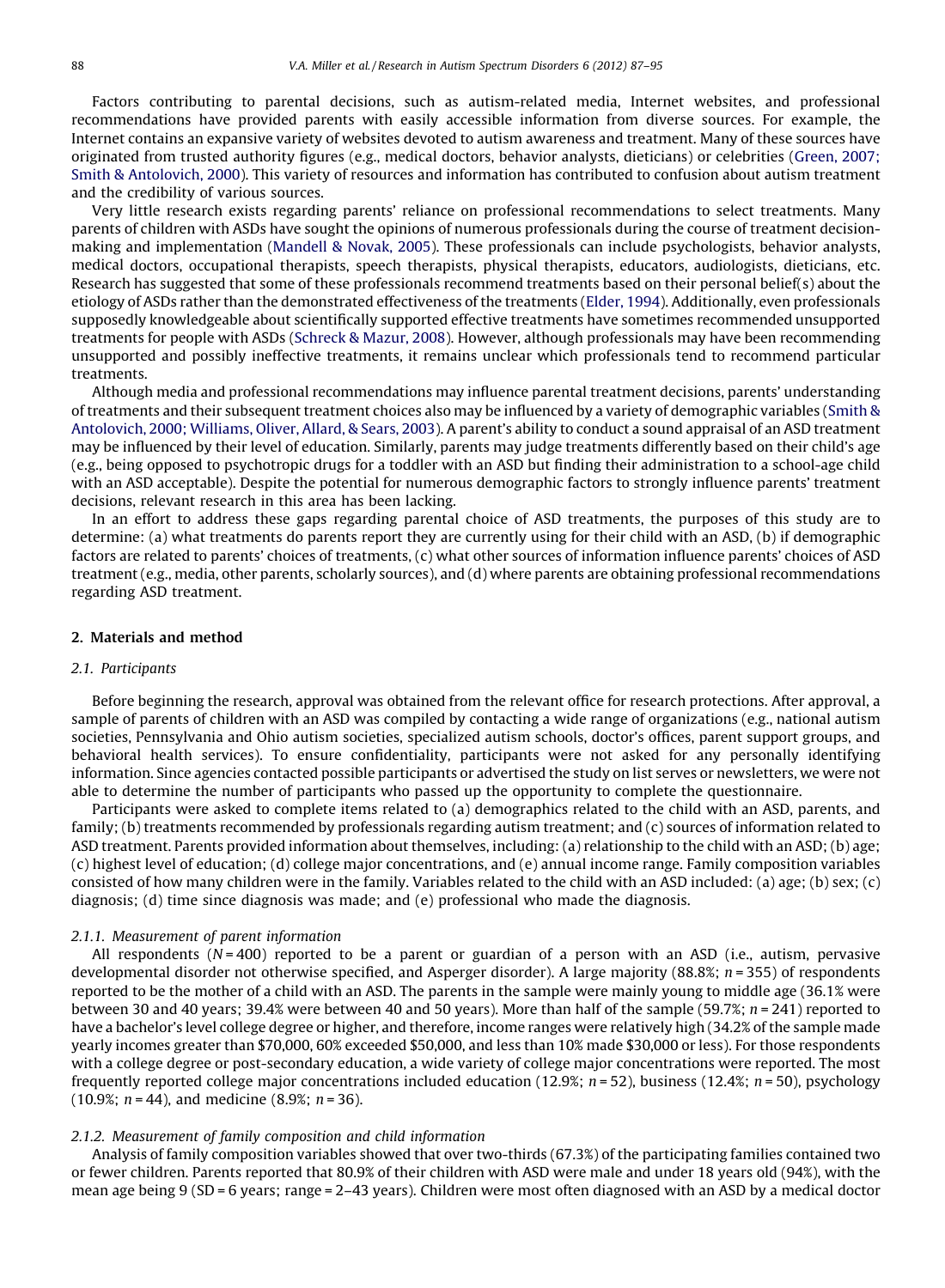$(56.7%)$  or a psychologist  $(33.9%)$  within the last 10 years  $(84.5%)$ ; mean number of years since diagnosis = 4; SD = 1 year). Many parents in this sample reported consulting a variety of professionals (mean number of professionals seen = 2.8) for information about diagnosis and treatment recommendations. Most parents reported they had taken their children to 10 or fewer professionals related to ASD treatment (84.6%). Among the most commonly seen professionals were occupational therapists (83.2%), psychologists (79.2%), dieticians (74.3%), and Board Certified Behavior Analysts (74%).

# 2.2. Materials

Table 1

We used a revised version of the on-line autism treatment questionnaire used in [Schreck](#page-8-0) and Mazur (2008) to obtain demographic information related to children with an ASD (age of child, sex of child, time since ASD diagnosis), their parents or guardians (age of parent, parent education level, parent income level), and family composition variables (number of children in family). Several items were developed to assess variables related to treatment selection, including (a) autism treatments that parents currently use (see Table 1 for a description of treatments included in the study); (b) professionals who recommended these treatments, and (c) parental sources of treatment decision influence.

Treatment descriptions included in the survey (i.e., Applied Behavior Analysis, Auditory Integration, Competent Learner Model, Chelation therapy, Chiropractic therapy, Craniosacral therapy, Discrete Trial Instruction, Facilitated Communication, Faith-based therapy, Floortime, Gentle Teaching, Gluten-free Casein-free Diet, Holding therapy, Hyperbaric Oxygen therapy, Music therapy, Occupational therapy, Picture Exchange Communication System, Positive Behavior Support, Physical therapy, Person Centered Planning, Sensory Integration, Sonrise, Speech therapy, TEACCH, Verbal Behavior, and Vitamin therapy) were selected from the treatments included in Controversial Therapies for Developmental Disabilities: Fad, Fashion, and Science in Professional Practice [\(Jacobson,](#page-8-0) Foxx, & Mulick, 2005) and treatments listed on websites such as the Autism Society of America webpage. Each of the treatments was classified as having the following research support: (a) supported by research, (b) limited support,  $(c)$  mixed support,  $(d)$  unavailable support, or  $(e)$  no support. Decisions for available research support were determined from [Jacobson](#page-8-0) et al. (2005), [Richdale](#page-8-0) and Schreck (2008), or [Romanczyk,](#page-8-0) Gillis, White, and [Digennaro](#page-8-0) (2008).

Treatment descriptions were developed, with special care to avoid jargon, primarily from [Romanczyk](#page-8-0) et al. (2008). Each individual treatment was specifically defined in the questionnaire as it appears in Table 1. Parents reported whether they used specific treatments for their child with an ASD currently or had used them in the past. Participants were asked to indicate who had recommended these treatments (i.e., psychologist, behavior analyst, medical doctor, occupational

| Interventions and descriptions. |                                                                                                                                           |
|---------------------------------|-------------------------------------------------------------------------------------------------------------------------------------------|
| <b>Treatments</b>               | Description                                                                                                                               |
| Applied Behavior Analysis       | A science based on behavioral principles that are used to systematically change behavior                                                  |
| Auditory Integration            | Individuals listen to music for a pre-specified amount of time to help retrain the auditory system                                        |
| Chelation therapy               | Treatment involves injection of medication to bind to metals and assist the body with purging the<br>metals (e.g., mercury)               |
| Chiropractic therapy            | Adjustments of the spine and joints are used to realign the body; thus, relieving autism symptoms                                         |
| Competent Learner Model         | A newly developed curriculum for assessing and educating children with autism                                                             |
| Craniosacral therapy            | Physical manipulation to alter the body's bio-electric field                                                                              |
| Discrete Trial Instruction      | Skills are broken down into discrete parts with each part being taught individually                                                       |
| Gluten-free Casein-free Diet    | Gluten-free diets exclude proteins found in wheat; casein-free diets exclude milk products                                                |
| Holding therapy                 | Assumes a lack of mother/child bond; treatment involves comforting children, physically restraining<br>a resistant child, or "rebirthing" |
| Hyperbaric Oxygen therapy       | Treatment involves spending time in a pressurized chamber while breathing pure oxygen                                                     |
| Facilitated Communication       | An individual assists another in pointing to or typing letters as a means of communication                                                |
| Faith-based therapy             | Systematic use of prayer or other religious practices                                                                                     |
| Floortime                       | A method of teaching play skills that involves following the child's initiations and teaching skills<br>based on those initiations        |
| <b>Gentle Teaching</b>          | A specific methodology for helping individuals using love and understanding as the basis for<br>positive interactions                     |
| Music therapy                   | Using music to develop and maintain pro-social behaviors in individuals                                                                   |
| Occupational therapy            | A therapy that focuses on teaching fine and gross motor skills                                                                            |
| Picture Exchange                | The use of pictures as a means of communication                                                                                           |
| Communication System            |                                                                                                                                           |
| Person Centered Planning        | A specific methodology based on values and ideas that focuses on improving the lives of individuals                                       |
| Physical therapy                | A therapy that focuses on building strength in all of the muscles of the body                                                             |
| Positive Behavior Support       | The use of positive approaches to changing behavior in school settings                                                                    |
| Sensory Integration             | A means of stimulating the sensory system to improve an individual's level of functioning                                                 |
| Sonrise                         | Parents teach their child by imitating their child's stereotypic behavior to build a "non-judgmental"                                     |
|                                 | relationship that assists with learning                                                                                                   |
| Speech therapy                  | A therapy designed to teach individuals how to speak and use language                                                                     |
| <b>TEACCH</b>                   | A specific intervention focused on arranging the environment to facilitate the learning process                                           |
| Verbal Behavior                 | A focus on teaching language based on the Assessment of Basic Language and Learning Skills (ABLLS)                                        |
| Vitamin therapy                 | Deficiencies in vitamins (typically $B_6$ and magnesium) alleviated by providing high doses of vitamins                                   |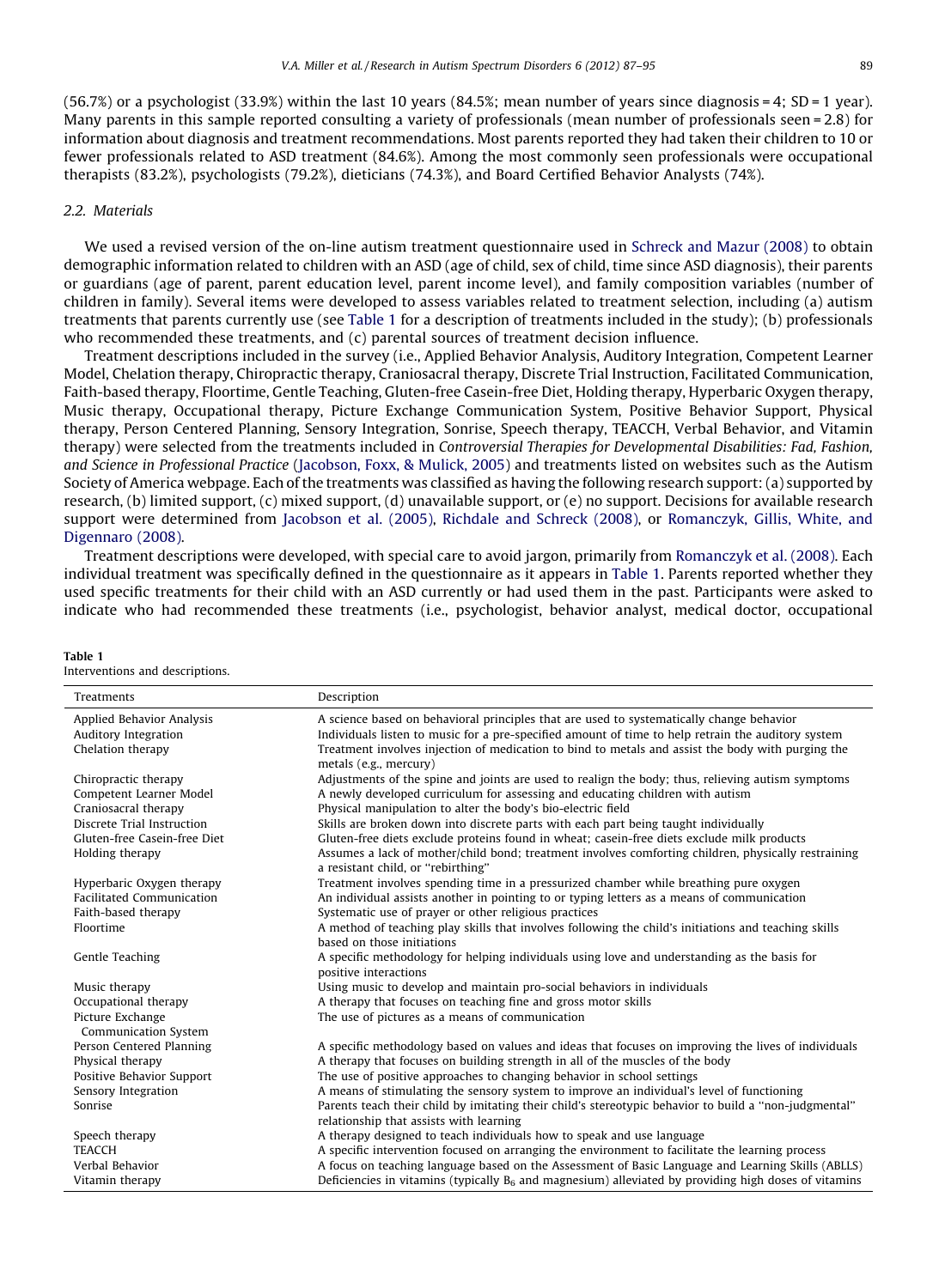therapist, speech therapist, physical therapist, educator, audiologist, or dietician). If someone who was not one of the professionals listed had recommended a treatment, space was provided for parents to enter the professional title of the person who recommended the treatment.

Sources of influence for treatment decisions were also examined by having parents specify which of the following played a role in choosing treatment(s) for their child with an ASD: (a) workshop or training at an agency; (b) workshop or training at a conference; (c) hands-on training by an agency; (d) continuing education coursework; (e) autism-related books; (f) autism movies or television shows; (g) college coursework; (h) recommendations from non-medical professionals; (i) recommendations from medical doctors; (j) school or IEP; or (k) other parents. Space was also provided in the event that parents' treatment decisions were influenced by sources not listed on the questionnaire.

#### 2.3. Procedure

Organizations likely to come into contact with parents of children with ASDs ( $n = 256$ ) were contacted via e-mail, mail, telephone, and facsimile and asked to provide parents with a website where the online questionnaire was available. Organizations were asked to advertise the study by distributing or posting a prepared flyer or directly contacting their members who were eligible to complete the online survey. Paper questionnaires were also made available at several community education workshops designed for parents of children with autism conducted by the 3rd and 4th authors in Ohio. All paper questionnaires were returned anonymously. Personal identifying information of the respondents was not requested at any point in the questionnaire.

#### 3. Data analysis and results

Parent responses were initially transferred from Microsoft Excel into an SPSS database and checked for accuracy by the first author. The database was then evaluated and analyses were conducted. In accordance with our purpose we (a) calculated which treatments were being used by parents for their children with an ASD; (b) analyzed parent demographics related to treatment use; (c) identified parents' reports of sources that reportedly influenced their choices of ASD treatments; and (d) determined those professionals who reportedly recommended specific ASD treatments.

#### 3.1. Parent reports of current treatment use

The percentage of parents who reported current use of various ASD treatments was calculated by dividing the number of parents indicating they currently used the treatment by the total number of survey participants and multiplying by 100. All of the treatments included in the online questionnaire were reported to be used by at least one parent. Of the treatments categorized as having scientific support, mixed scientific support, or limited scientific support (see [Table](#page-4-0) 2 for treatments by level of research support), parents reported using ABA ( $n = 179$ ; 44.8%) the most. Although parents reported using ABA treatments, they also were likely to report using treatments that had limited scientific support, such as Speech therapy  $(n = 275; 68.8\%)$ ; Sensory Integration  $(n = 142; 35.4\%)$ , Floortime  $(n = 54; 13.4\%)$ , TEACCH  $(n = 35; 8.7\%)$ , and Hyperbaric Oxygen therapy  $(n = 13; 3.2\%)$ .

Many ofthe treatments included in the survey have not yet undergone sufficient scientific evaluation to draw conclusions about their efficacy. Since research remains unavailable regarding these interventions, these treatments have not been labeled as supported or unsupported. The most-utilized treatment with unavailable research support reported by parents was Positive Behavior Support ( $n = 142$ ; 35.6%), followed by Physical therapy ( $n = 112$ ; 28%). A number of other treatments with unavailable research were reported to be used by less than 25% of parents, including Faith-based therapy ( $n = 81$ ; 20.3%), Verbal Behavior ( $n = 71$ ; 17.8%), Picture Exchange Communication System ( $n = 66$ ; 16.6%), Gentle Teaching ( $n = 42$ ; 10.6%), Person-Centered Planning ( $n = 40$ ; 10.1%), Competent Learner Model ( $n = 27$ ; 6.7%), Chiropractic therapy ( $n = 25$ ; 6.2%), Craniosacral therapy ( $n = 11$ ; 2.7%), and Sonrise ( $n = 8$ ; 2%).

Also included in the survey were treatments not supported by research had the potential to cause harm. Among these unsupported treatments, parents reported using Vitamin therapy ( $n = 124$ ; 30.9%) the most. Treatments such as Auditory Integration ( $n = 35$ ; 8.7%), Facilitated Communication ( $n = 31$ ; 7.7%), Chelation therapy ( $n = 20$ ; 5%), and Holding therapy  $(n = 6; 1.5%)$  were reported to be used less frequently but still at high rates considering their unsupported research status and potential consequences.

Since parents reported using listed treatments within every category despite the status of research support, we explored possible influences to parents' treatment choices. The first analysis was conducted on familial demographic variables.

#### 3.2. Demographic variables

Several demographic variables were analyzed to determine their relation to the use of empirically supported treatments for ASDs. We conducted Chi square analyses for each of these demographic variables by parent-reported current treatment use: (a) parent education level (i.e., high school graduate, some college, bachelor's degree, master's degree, and doctoral degree); (b) parent college major concentration (i.e., education, business, medicine, psychology, mathematics, arts, and sciences); (c) parent income level (i.e., less than \$30,000, \$31,000–\$40,000, \$41,000–\$50,000, \$51,000–\$60,000, \$61,000–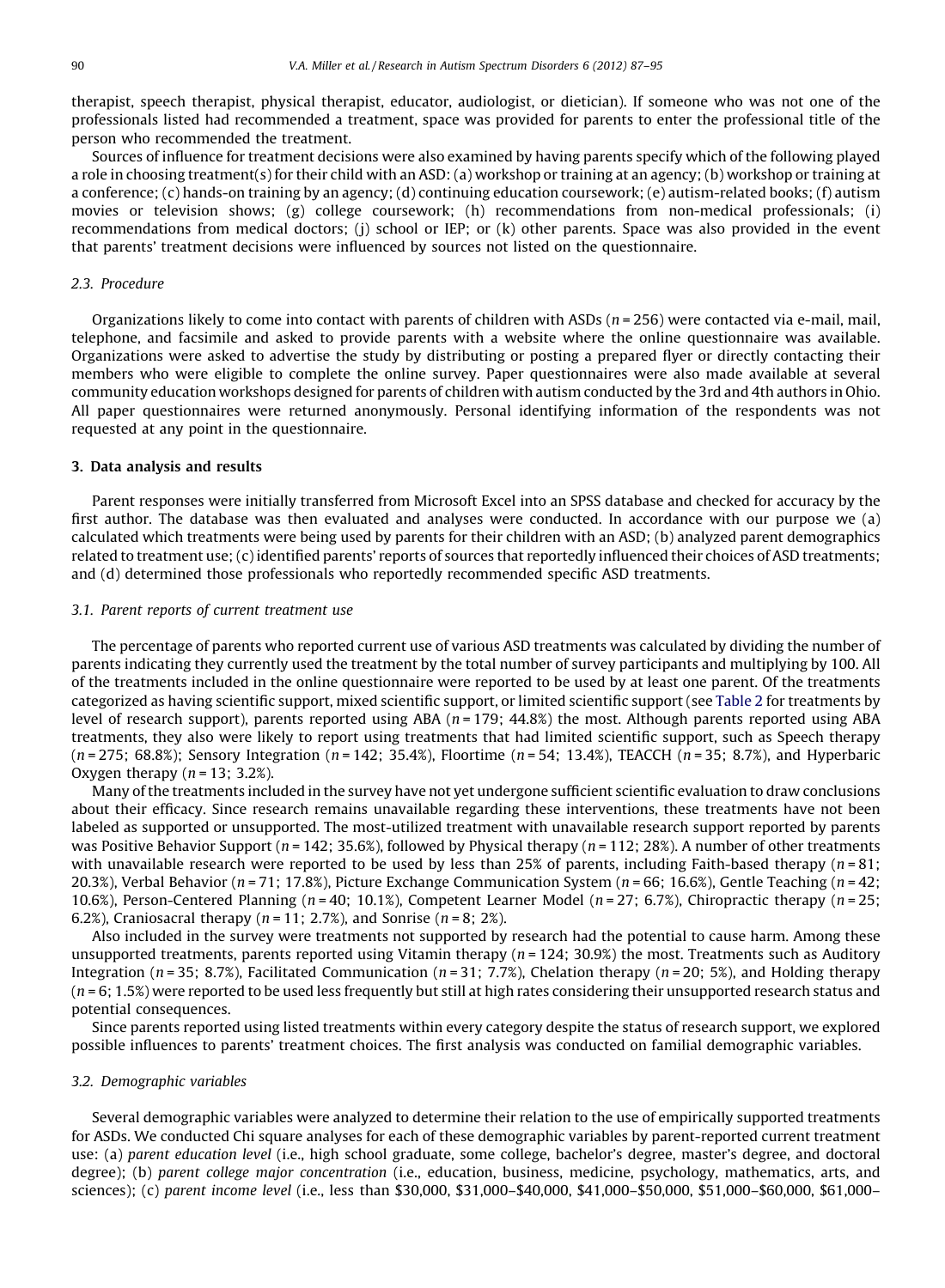<span id="page-4-0"></span>

| Table 2                                           |  |  |  |
|---------------------------------------------------|--|--|--|
| Interventions by their level of research support. |  |  |  |

| Level of research support | Treatments                                                                                                                                                                                                                                                                    |
|---------------------------|-------------------------------------------------------------------------------------------------------------------------------------------------------------------------------------------------------------------------------------------------------------------------------|
| Supported                 | Applied Behavior Analysis<br>Discrete Trial Instruction                                                                                                                                                                                                                       |
| Limited Support           | Floortime<br><b>TEACCH</b><br>Hyperbaric Oxygen therapy (single-subject only)                                                                                                                                                                                                 |
| Mixed Support             | Sensory Integration<br>Gluten-free Casein-free Diet<br>Speech therapy                                                                                                                                                                                                         |
| Research Unavailable      | Chiropractic therapy<br>Craniosacral therapy<br>Sonrise therapy<br>Faith-based therapy<br>Gentle Teaching<br>Picture Exchange Communication System<br>Positive Behavior Support<br>Verbal Behavior<br>Competent Learner Model<br>Person-Centered-Planning<br>Physical therapy |
| Not Supported             | Holding therapy<br>Auditory Integration<br>Music therapy<br><b>Facilitated Communication</b><br>Chelation therapy<br>Vitamin therapy                                                                                                                                          |

\$70,000, and \$70,000+); (d) parent age range (i.e., 20-30 years, 30-40 years, 40-50 years, 50-60 years, or 60+ years); (e) time since ASD diagnosis (i.e., less than 3 months, 3 months to 1 year, 1–2 years, 3–5 years, 5–10 years, or greater than 10 years); and (f) child age (i.e., age in months).

#### 3.3. Analysis of demographic variables and treatments' levels of research support

A number of hypotheses were generated concerning numerous parent, child, and family variables' relationships to parent treatment choice. We hypothesized that parents with higher levels of education, and therefore higher income levels, would be more likely to use treatments with empirical support. We also proposed that parents with science-based education major concentrations (medicine, sciences, mathematics) would be more likely to use empirically supported treatments. We also posited that the length of time since the child's ASD diagnosis would affect the likelihood of using supported treatments; more specifically, the longer past the diagnosis was made, the less likely parents were to use treatments with empirical support. To evaluate the relationships of demographic variables to parents' report of current ASD treatment use, each demographic variable was compared to parents' reported current use of the treatment for their child with autism. Chi square analyses comparing these demographic domains by parental reports of current treatment use were conducted for each variable. However, no statistically significant relationships existed for any of the demographic variables and current treatment use regardless of the scientific support for the treatments.

# 3.4. Parent sources of treatment decision influence

In addition to demographic variables, other sources may potentially exert an influence on parents' treatment decisions. Parents' responses to sources of information, such as media, education, anecdotal reports, and professional recommendations were evaluated. The percentage of parents who reported different sources of treatment decision influence was calculated by dividing the number of parents who indicated that a particular source influenced their treatment decision by the total number of survey participants and multiplying by 100.

Parents reported that their treatment decisions were influenced by a wide variety of sources listed on the questionnaire, with many parents indicating multiple sources of influence. The three most-often cited sources were recommendations found in autism books  $(n=342; 85.6\%)$ , from professionals other than medical doctors  $(n=341; 85.4\%)$ , and recommendations made by other parents ( $n = 301$ ; 75.2%). Workshops or trainings at a conference ( $n = 288$ ; 72%), workshops or trainings at an agency ( $n = 266$ ; 66.6%), their child's school ( $n = 271$ ; 67.8%), other autism media (e.g., television shows, movies;  $n = 212$ ; 53%), and hands-on trainings by an agency  $(n = 211; 52.7%)$  were additional sources reported to be influential in parents' ASD treatment decisions. Sources that influenced treatment decisions that were cited by fewer than half of parents included continuing education courses ( $n = 133$ ; 33.2%), and college coursework ( $n = 64$ ; 16.1%).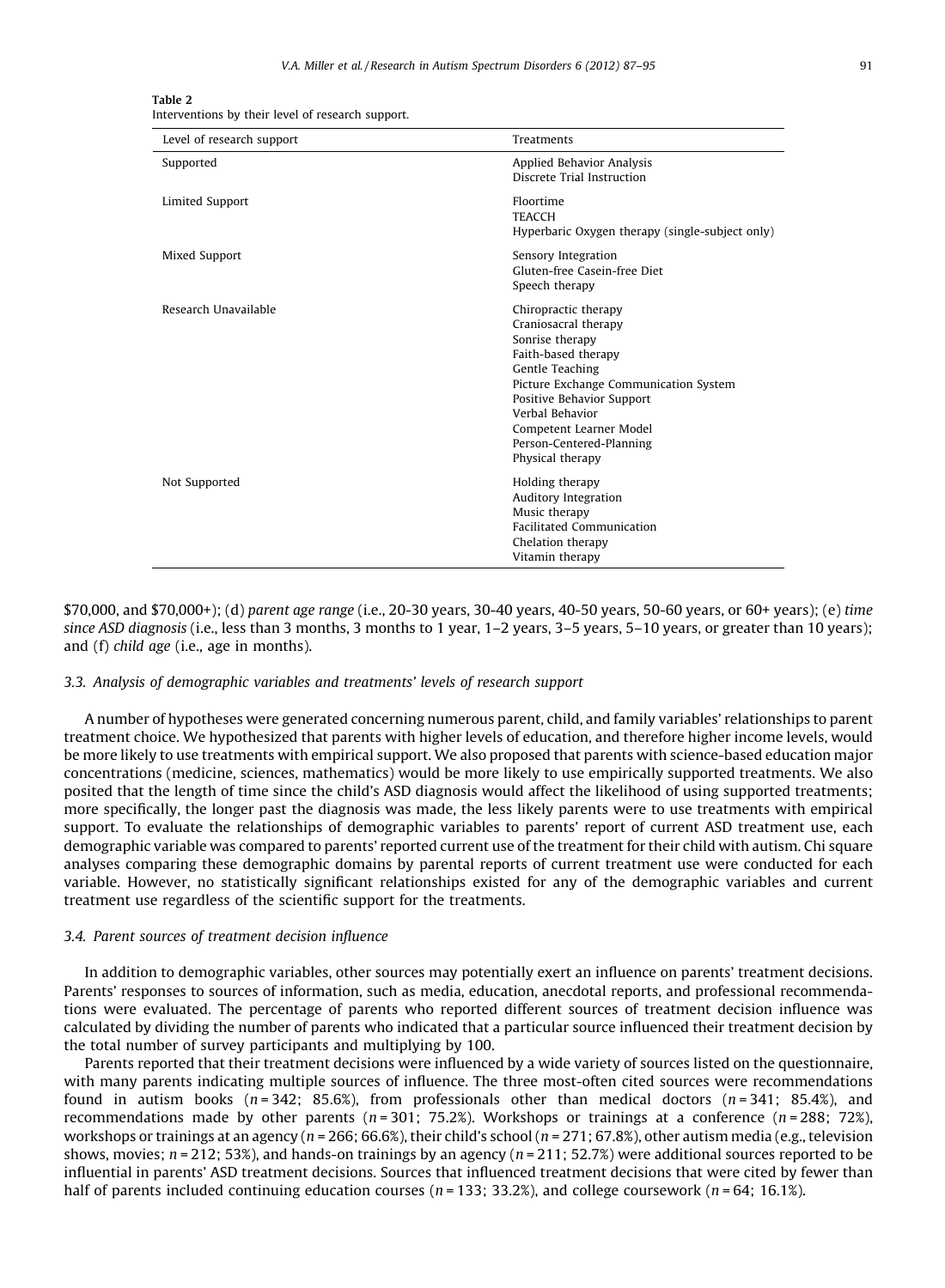#### Table 3

Most and least common professional recommenders of treatments by level of research support.

| Level of research support | Most common recommenders $($ >10%)                                                                                                 | Least common recommenders $(<5\%)$                                                                                                                                      |
|---------------------------|------------------------------------------------------------------------------------------------------------------------------------|-------------------------------------------------------------------------------------------------------------------------------------------------------------------------|
| Supported                 | Psychologist (38.8%)<br>Behavior analyst (30%)<br>Medical Doctor (16.5%)<br>Educator (14%)                                         | Physical therapist (2.1%)<br>Audiologist (0%)<br>Dietician (0%)                                                                                                         |
| Limited                   | Educator (11.4%)<br>Medical Doctor (9.2%)                                                                                          | Psychologist (4.5%)<br>Occupational therapist (3.1%)<br>Speech therapist (3%)<br>Physical therapist (0%)<br>Audiologist (0%)<br>Dietician (0%)                          |
| Mixed                     | Medical Doctor (34.9%)<br>Occupational therapist (21.2%)<br>Speech therapist (19.7%)<br>Educator (14.1%)<br>Behavior analyst (13%) | Physical therapist (2.5%)<br>Dietician (2.4%)<br>Audiologist (1.8%)                                                                                                     |
| Unavailable               |                                                                                                                                    | Psychologist (3.9%)<br>Speech therapist (2.8%)<br>Occupational therapist (2.4%)<br>Physical therapist (1.7%)<br>Audiologist (0.2%)<br>Dietician (0.2%)                  |
| Unsupported               | Medical Doctor (10.9%)<br>Speech therapist (10.8%)                                                                                 | Educator (4.9%)<br>Behavior Analyst (4.6%)<br>Occupational therapist (4.2%)<br>Psychologist (1.6%)<br>Audiologist (1.3%)<br>Dietician (0.5%)<br>Physical therapist (0%) |

### 3.5. Parent sources of professional recommendations by support level

As we expected, a large number of parents (85.4%) reported that the recommendations of professionals influenced their choices of treatment decisions. To further evaluate what type of recommendations parents perceive these professionals to be making regarding ASD treatment, we evaluated parent report of professional recommendations for treatment. Instead of evaluating each profession's recommendations, we ranked the top recommenders and non-recommenders for treatments based upon research support (see Table 3). However, since parents reported that schools significantly influenced their decisions ( $n = 271$ ; 67.8%), we separately analyzed the types of treatments that educators reportedly recommended.

#### 3.5.1. Professional recommendation of supported treatments

The percentage of parents who reported that a particular professional recommended an autism treatment was calculated by dividing the number of parents reporting that they received a treatment recommendation from a particular professional by the number of parents who indicated that they had seen the particular professional regarding ASD treatment and multiplying by 100.

The professions most likely to recommend supported treatments (Applied Behavior Analysis, Discrete Trial Instruction) were psychologists (38.8%) and behavior analysts (30%). Dieticians (0%), audiologists (0%), physical therapists (2.1%), occupational therapists (6.1%), and speech therapists (6.4%) infrequently or never recommended supported treatments.

## 3.5.2. Professional recommendation of treatments with limited support

Treatments with limited research support (Floortime, TEACCH, Hyperbaric Oxygen Treatment) reportedly were not recommended by more than 15% of any of the listed professions. Educators (11.4%) were the professionals most likely to recommend treatments with limited research support, followed by medical doctors (9.2%) and behavior analysts (6.3%). Dieticians (0%) and audiologists (0%) were the professionals least likely to recommend treatments with limited research support.

# 3.5.3. Professional recommendation of treatments with mixed research support

The interventions for ASDs with mixed research support included Sensory Integration, Gluten-Free Casein-Free Diet, and Speech therapy. These treatments were recommended at fairly high levels by a variety of professionals. Medical doctors (34.9%) were most likely to recommend treatments within this category, followed by occupational therapists (21.2%). Over 10% of speech therapists (19.7%), educators (14.1%), behavior analysts (13%), and psychologists (11.4%) recommended treatments with mixed research support.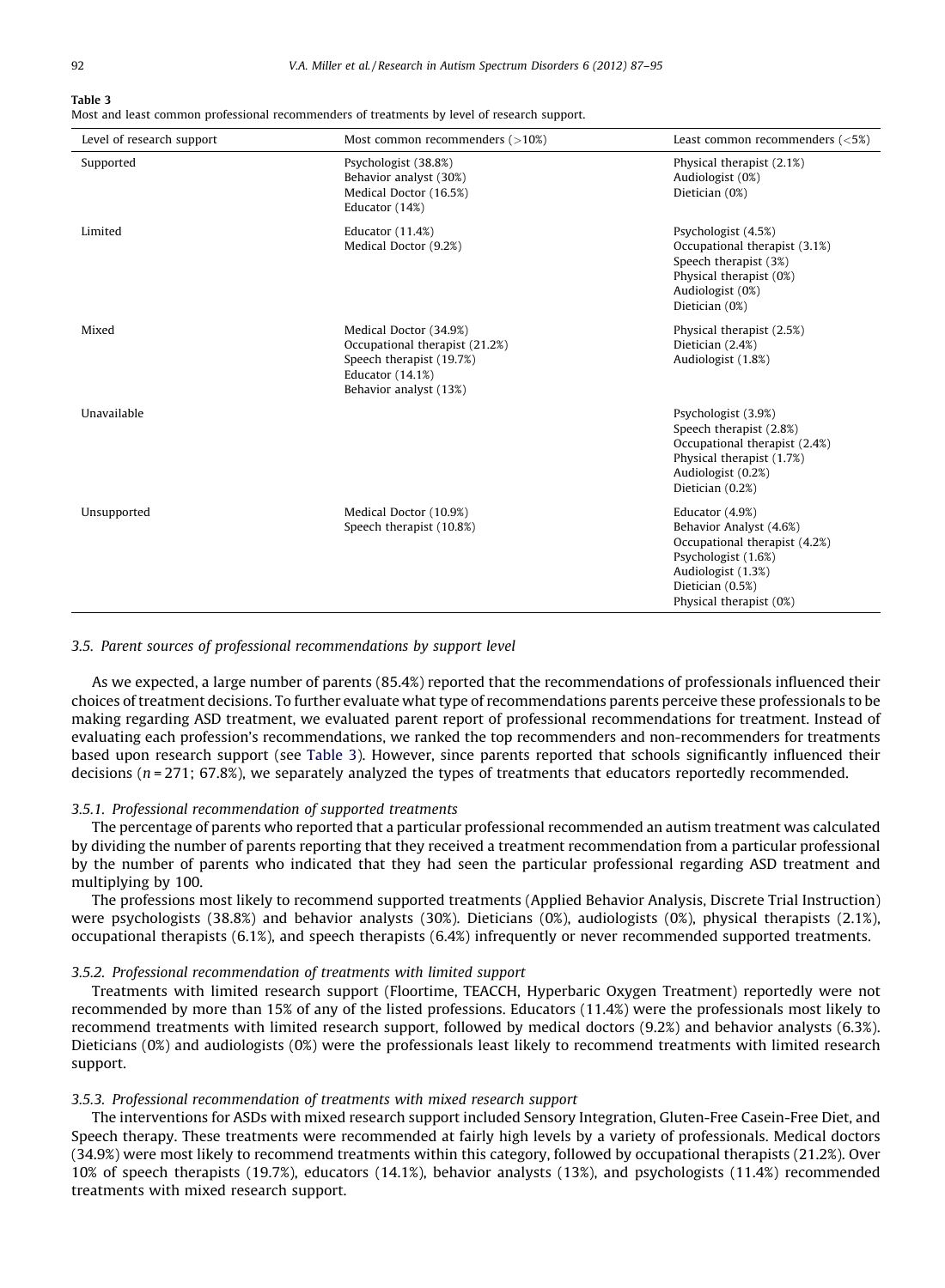#### Table 4

Treatments most recommended by professionals working within school systems.

| Treatment                 | Level of research support | Most common recommenders                                                                                          |
|---------------------------|---------------------------|-------------------------------------------------------------------------------------------------------------------|
| Sensory Integration       | Mixed                     | Occupational therapist (53.2%)<br><b>Educator</b> (12.2%)<br>Speech therapist (8.2%)<br>Physical therapist (5.4%) |
| Speech therapy            | Mixed                     | Speech therapist (49.1%)<br><b>Educator</b> (29.1%)<br>Occupational therapist (8.6%)<br>Physical therapist (2.2%) |
| <b>PECS</b>               | Unavailable               | Educator (39.5%)<br>Speech therapist (26.3%)<br>Occupational therapist (8%)                                       |
| Positive Behavior Support | Unavailable               | Educator (36%)<br>Occupational therapist (3.5%)<br>Speech therapist (2.7%)<br>Physical therapist (1.5%)           |
| Auditory Integration      | Unsupported               | Speech therapist (34.5%)<br>Occupational therapist (15.5%)<br>Educator (5.2%)                                     |

# 3.5.4. Professional recommendation of treatments with unavailable research support

Numerous treatments in the questionnaire were categorized as having no research support available on which to base determination of treatment efficacy for ASDs. These treatments included Chiropractic therapy, Craniosacral therapy, Sonrise, Faith-based therapy, Gentle Teaching, PECS, Positive Behavior Support, Verbal Behavior, Vitamin therapy, Competent Learner Model, Person-Centered Planning, and Physical therapy. Like the treatments in the limited research support group, treatments with unavailable research support are being recommended by a relatively low percentage of professionals. Medical doctors (8.6%) and educators (8.4%) were almost equally likely to be recommending these treatments, followed by behavior analysts (7.7%). Dieticians (0.2%) and audiologists (0.2%) were the professionals least likely to recommend treatments within the unavailable category.

# 3.5.5. Professional recommendation of unsupported treatments

Treatments for ASDs that remain unsupported were recommended at some level by all professions included in the survey with the exception of physical therapists. Medical doctors (10.9%) and speech therapists (10.8%) recommended unsupported treatments the most. In addition to physical therapists (0%), dieticians (0.5%), audiologists (1.3%), and psychologists (1.6%) were least likely to recommend unsupported ASD treatments.

# 3.6. Parent-reported recommendations of ASD treatments by educators

Parents reported schools or IEP teams as a significant influence on their ASD treatment decisions. Since various school staff in addition to classroom teachers may be involved in delivering services to children with ASDs, such as speech therapists, occupational therapists, and physical therapists, we evaluated the types of treatments parents reported that ''education-based'' professionals reported to recommend. Educators were reported to be recommending PECS (39.5%), Positive Behavior Support(36%), and speech therapy (29.1%) for ASD treatmentthe most among all interventions listed in the questionnaire (see Table 4). Speech therapists also recommended speech therapy (49.1%) and PECS (26.3%) at fairly high levels. However, parents also reported receiving a significant number of recommendations for Auditory Integration (34.5%) from speech therapists, a potentially dangerous and unsupported treatment. Sensory Integration (53.2%) was the treatment that occupational therapists recommended the most. The next most-often recommended intervention by occupational therapists was Auditory Integration (15.5%). Physical therapy (18.3%) was the treatment that physical therapists recommended most frequently. They did not recommend any other treatment listed in the questionnaire more than 6% of the time.

#### 4. Discussion

Parents of children with ASD reporting treatment choices for this study indicated choices of treatments within all areas of research support (i.e., supported, limited, mixed, unavailable, and unsupported). Slightly less than 1/2 of the parents reported choosing a research supported treatment for their child with an ASD. Parents also were likely to report choosing unsupported treatments or those with limited scientific support, such as sensory integration, positive behavior support, speech therapy, physical therapy, faith-based therapy, vitamin therapy, and music therapy.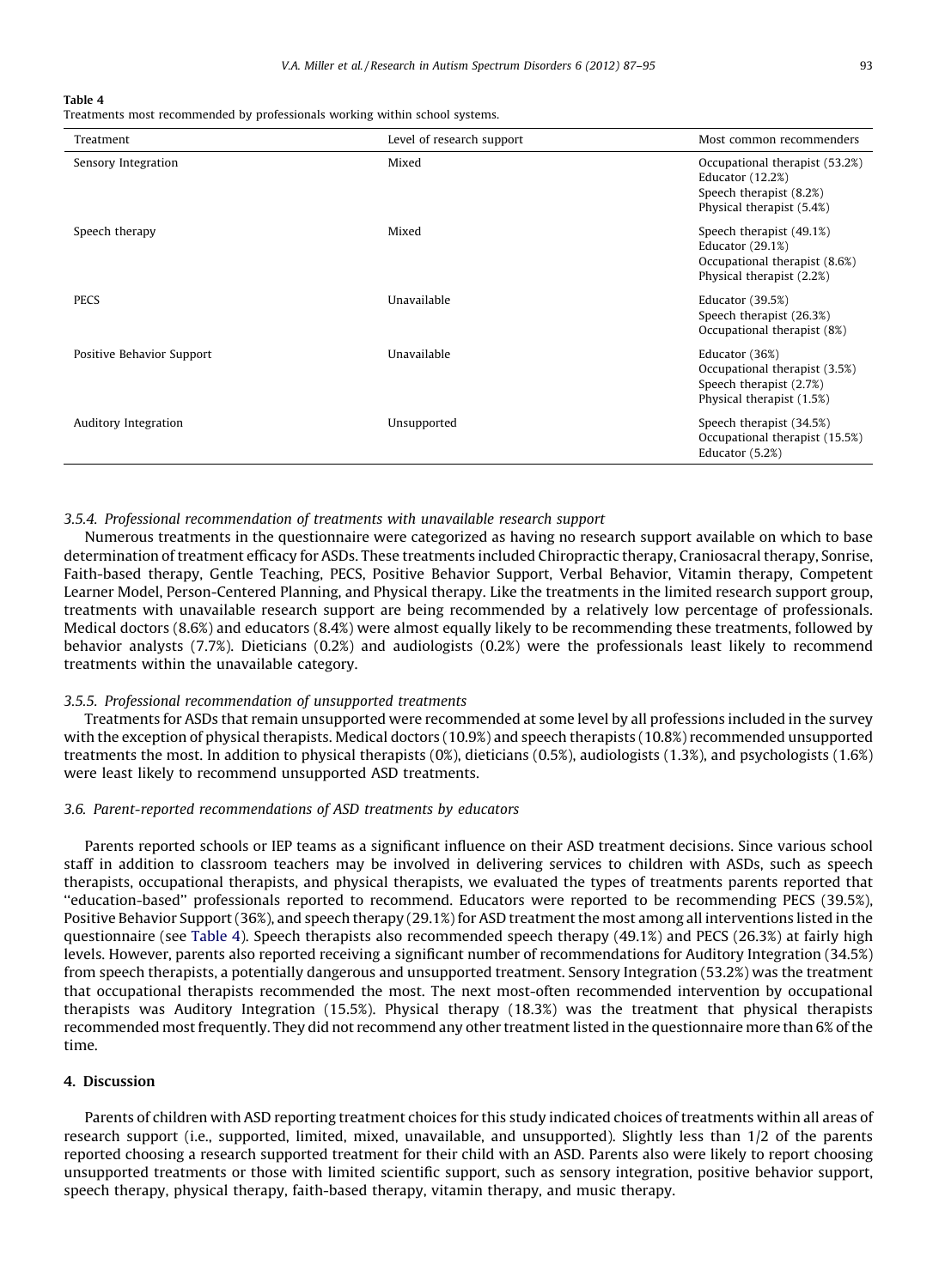Although we suspected that demographic variables (e.g., education levels, college majors, and time since their child's ASD diagnosis) might influence parental choices of ASD treatments, these factors did not significantly contribute to treatment choices. The analysis of demographic variables showed that parents from a variety of financial, educational, and familial backgrounds are susceptible to the allure of fad treatments for ASD. Parents' reports of sources leading to their exposure and reliance for treatment choices ranged from popular media (i.e., autism books, TV, and media)to professionals (e.g., educators, doctors, behavior analysts), to anecdotal reports (e.g., workshops and other parents). Unfortunately, according to these results, parents are more influenced by anecdotal reports and ''word of mouth'' referrals than from scientific sources of research support.

Since professionals' referrals were one form of powerful influence for parents' treatment choice, we examined the trends for professionals' reported ASD treatment recommendations. This examination indicated that psychologists and behavior analysts were the most likely professionals to recommend scientifically supported treatments to parents, which is consistent with the fact that supported treatments tended to be those with which their discipline would be most familiar. Whereas, the medical and allied medical professionals were least likely to recommend scientifically supported treatments and were most likely to recommend treatments with mixed to unavailable research support. Although psychologists and behavior analysts also recommended ASD treatments with mixed or unavailable research support, psychologists and behavior analysts were among the professionals least likely to do so.

Parental report of reliance upon educators' recommendations for treatment choices necessitated a separate analysis of the recommendations reportedly made by educators who may practice within educational environments (e.g., teachers, speech therapists, physical therapists, occupational therapists). Parents indicated that speech therapists and educators recommended treatments across many different categories of research support. Fewer than 15% of educators and professionals typically within educational environments reportedly recommend ASD treatments in the scientifically supported to mixed levels of research support categories. Additionally, physical therapists, speech therapists, and occupational therapists were ranked as the least likely to recommend treatments with any type of research support. As expected, these professionals recommended treatments within their own specialty areas (e.g., sensory integration/OT). Of the reportedly top five ASD treatments recommended by education teams (i.e., Sensory Integration, Speech Therapy, PECS, Positive Behavior Support, and Auditory Integration), none qualified with a level of research support higher than mixed support. However, Positive Behavior Support has a significant marketing advantage in education settings for general behavior management [\(Johnston,](#page-8-0) Foxx, Jacobson, Green, & Mulick, 2006). Most disturbingly, auditory integration was recommended by speech therapists, occupational therapists, and educators despite its ranking as unsupported by research and possibly unsafe for children [\(Romanczyk](#page-8-0) et al., 2008).

The combination of parental report of reliance upon professionals' reportedly invalid recommendations creates a precarious situation. Many children may be receiving ineffective and possibly unsafe treatments as a result of these recommendations. In fact, this paper's observation that allied medical and educational professionals reportedly are more likely to recommend an assortment of mixed to unsupported treatments and that parents rely upon these professional recommendations presents a detrimental combination of influence. Additionally, even when parents perceive that professionals recommend scientifically supported treatments, parents often report that the same professionals might recommend treatments with little to no scientific support. These inconsistencies can result in the ''buffet treatment'' for autism ([Richdale](#page-8-0) & Schreck, 2008) and a tempering of the effectiveness of scientifically supported treatments by those treatments without research support.

Although these preliminary results of professionals' recommendations for ASD treatments and consequences remain disturbing, several limitations of the study necessitate replication and expansion. For example, the percentages of reported professional recommendations for treatments within each category remain relatively low, with many below fifty percent. This may be related to the types of questions asked in the survey. We asked parents what professionals they have worked with relating to their child's autism. However, we did not clarify the purpose of the visit. Thus, parents could see a variety of professionals for purposes other than treatment recommendations, resulting in low endorsement for recommendations. The methods for collecting parental data (i.e., subjective responses) also could have influenced results. Although we attempted to survey parents with no direct connection to specific treatment methodologies, parents associated with specific professionals and specific treatments may have completed the online questionnaire.

#### 5. Conclusion

While participants' responses in this study may only approximate the actual behavior of all parents of children with ASDs, we revealed trends in parental treatment decision making that indicated that parents rely upon ''word of mouth'' (i.e., possibly unsubstantiated print media, professional recommendations, and other parents' recommendations) that must be further examined. From these referral sources, parents receive a variety of recommendations resulting in the ''buffet approach'' to autism treatment ([Richdale](#page-8-0) & Schreck, 2008). Further clarification of the types of sources most likely to influence parents' treatment choices (e.g., specific professions, print media, TV, and movies) must be conducted to influence regional, national, and international dissemination of information about scientifically supported treatments for children with ASD. Without appropriate advertisement and education geared toward parents, educators, and allied medical professionals, misconceptions about empirically based treatments and inappropriate treatment choices will continue to proliferate.